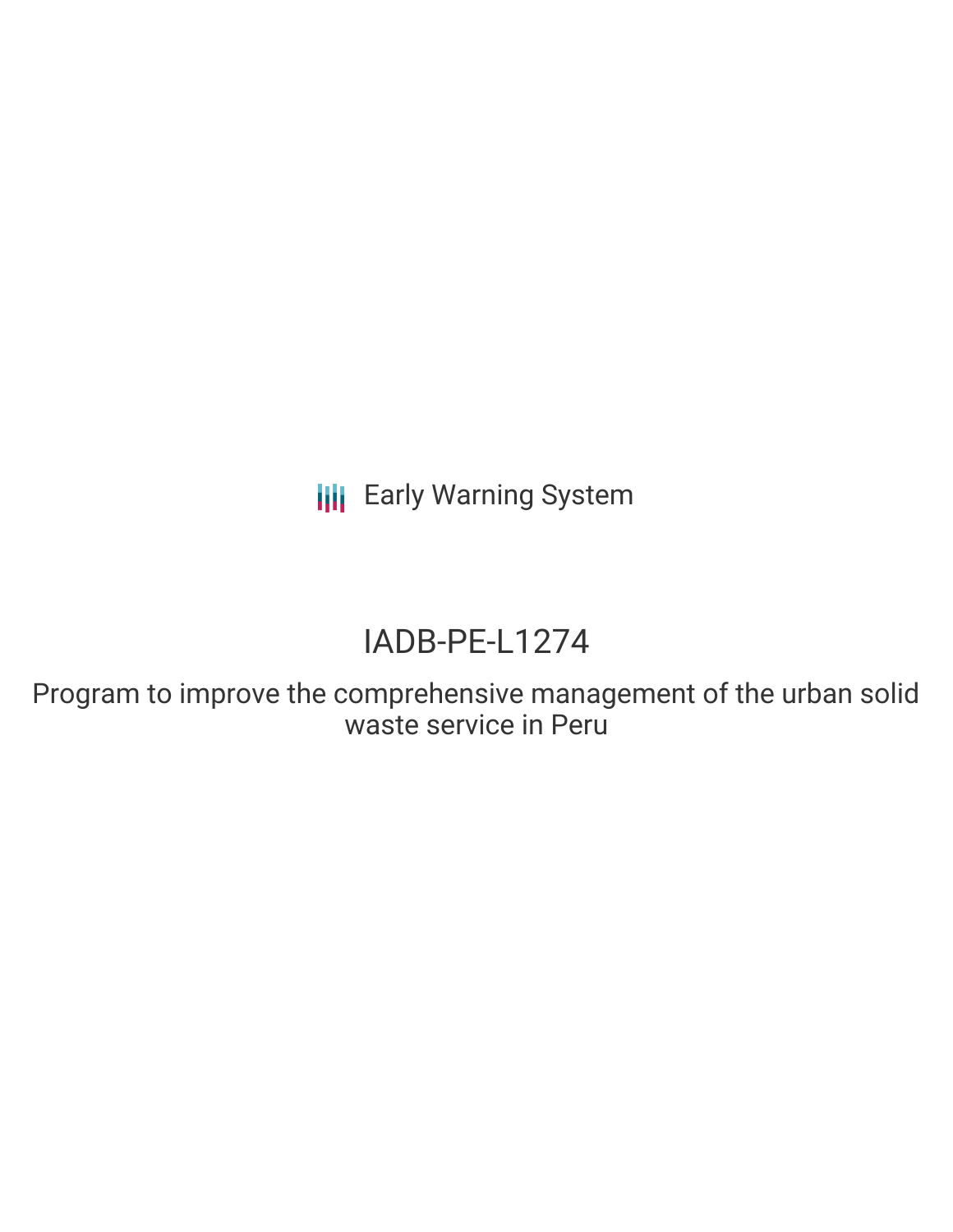

#### **Quick Facts**

| <b>Countries</b>               | Peru                                   |
|--------------------------------|----------------------------------------|
| <b>Financial Institutions</b>  | Inter-American Development Bank (IADB) |
| <b>Status</b>                  | Approved                               |
| <b>Bank Risk Rating</b>        | B                                      |
| <b>Borrower</b>                | Government of Perú                     |
| <b>Sectors</b>                 | Water and Sanitation                   |
| <b>Investment Type(s)</b>      | Loan                                   |
| <b>Investment Amount (USD)</b> | $$50.00$ million                       |
| <b>Loan Amount (USD)</b>       | \$50.00 million                        |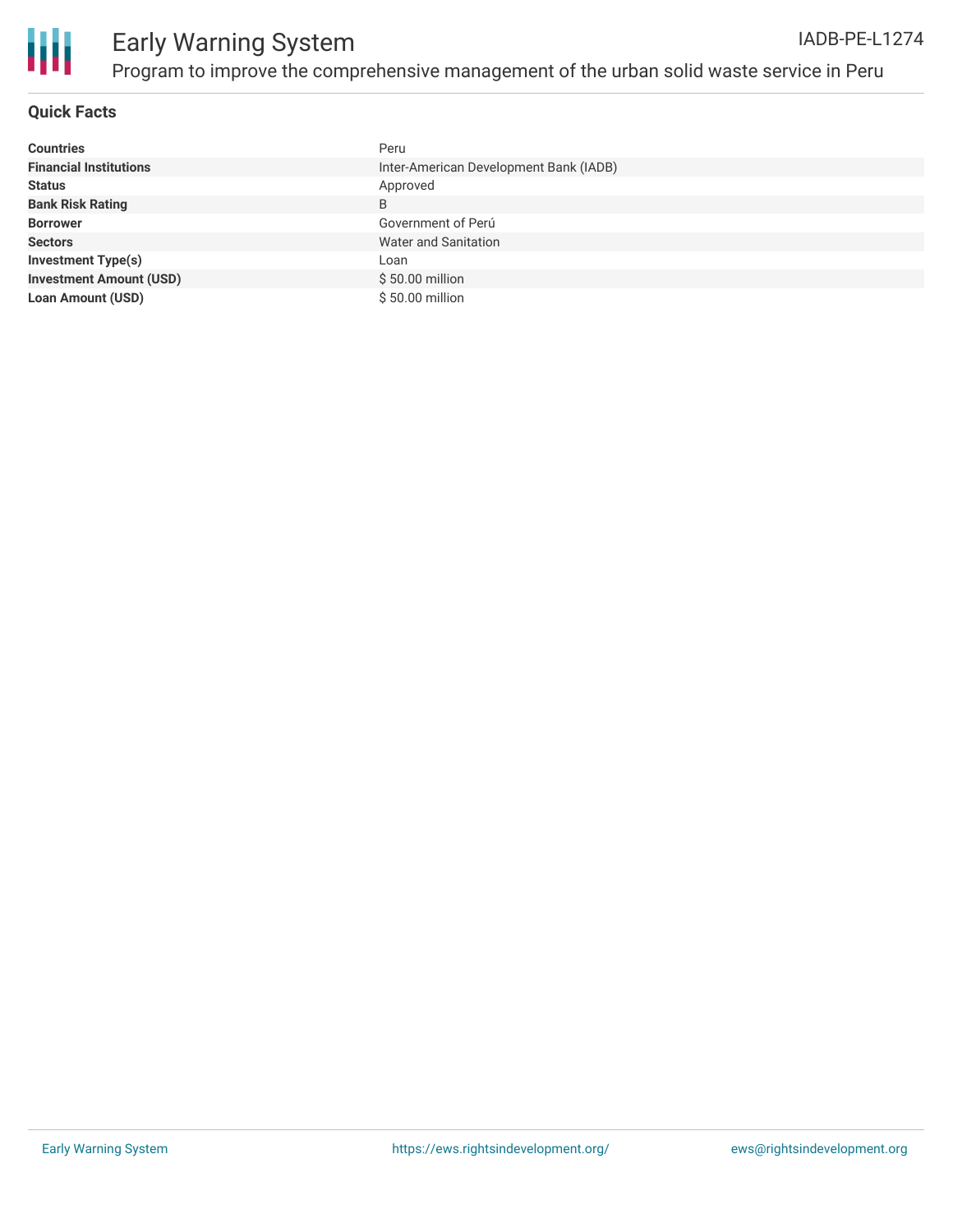



### Early Warning System Program to improve the comprehensive management of the urban solid waste service in Peru

#### **Project Description**

The objetive of the Program is to build adequate final disposal solide waste sites and improve the recorey rates of solid waste in peru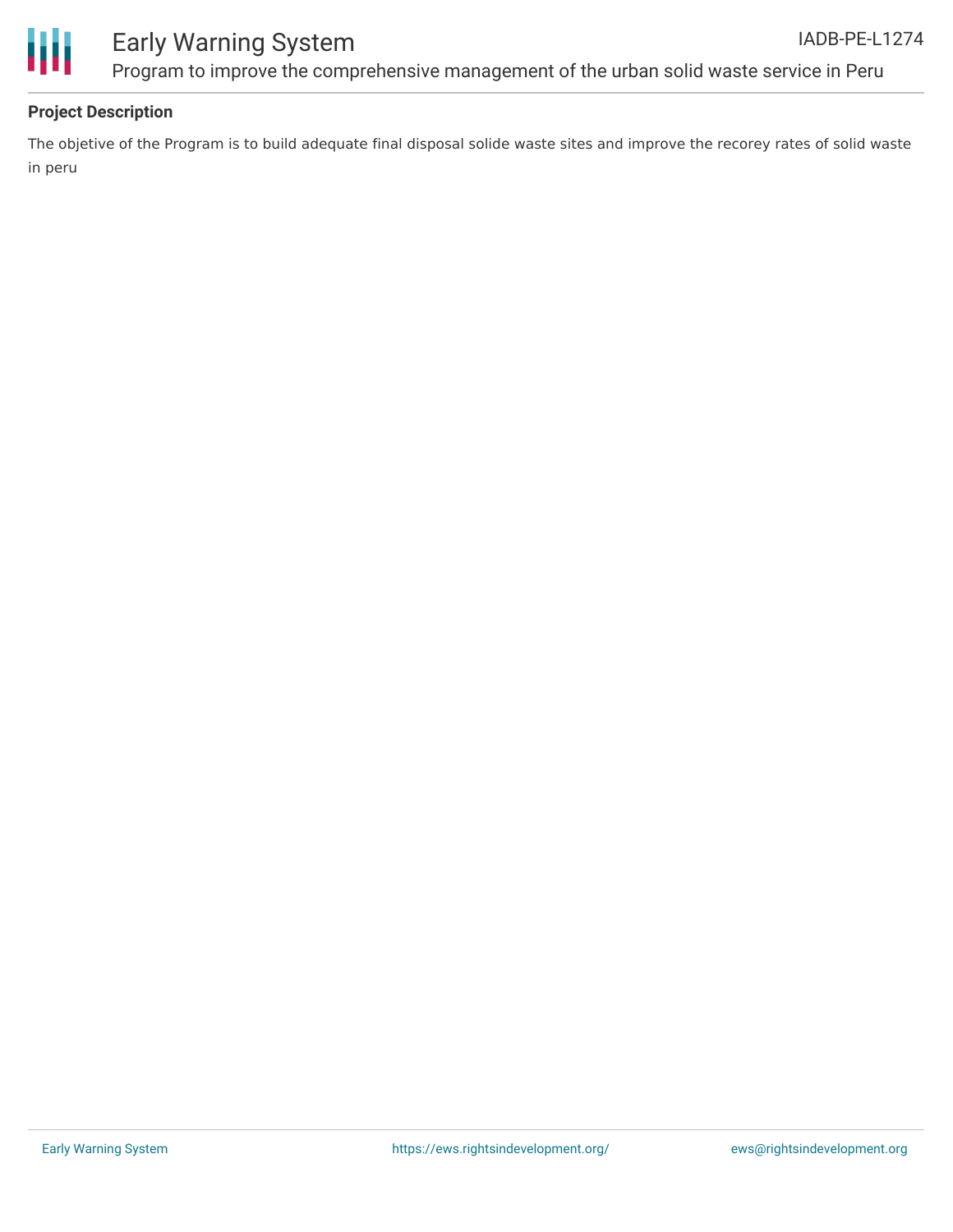

## Early Warning System

Program to improve the comprehensive management of the urban solid waste service in Peru

#### **Investment Description**

• Inter-American Development Bank (IADB)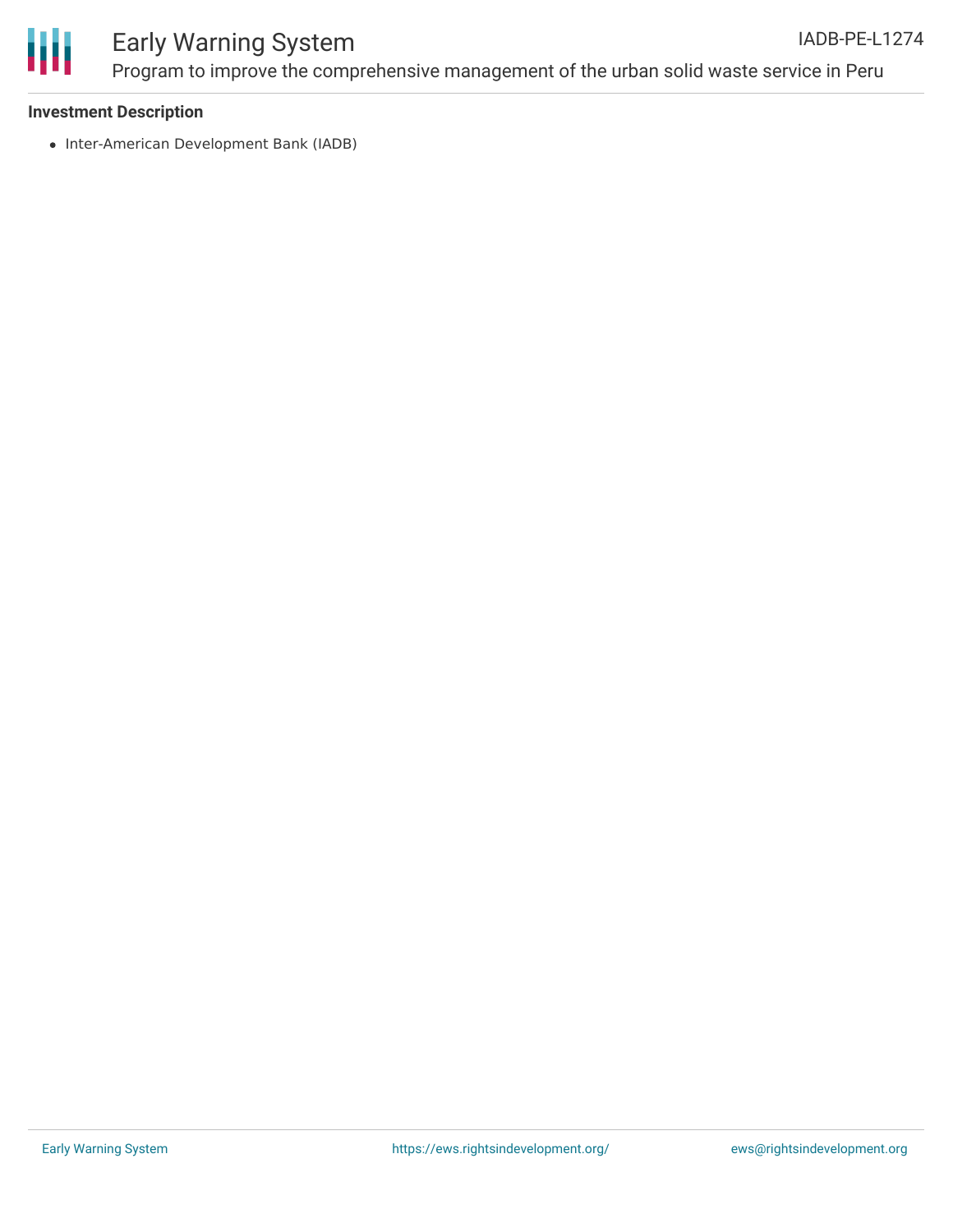#### **Contact Information**

#### ACCOUNTABILITY MECHANISM OF IADB

The Independent Consultation and Investigation Mechanism (MICI) is the independent complaint mechanism and fact-finding body for people who have been or are likely to be adversely affected by an Inter-American Development Bank (IDB) or Inter-American Investment Corporation (IIC)-funded project. If you submit a complaint to MICI, they may assist you in addressing the problems you raised through a dispute-resolution process with those implementing the project and/or through an investigation to assess whether the IDB or IIC is following its own policies for preventing or mitigating harm to people or the environment. You can submit a complaint by sending an email to MICI@iadb.org. You can learn more about the MICI and how to file a complaint at http://www.iadb.org/en/mici/mici,1752.html (in English) or http://www.iadb.org/es/mici/mici,1752.html (Spanish).